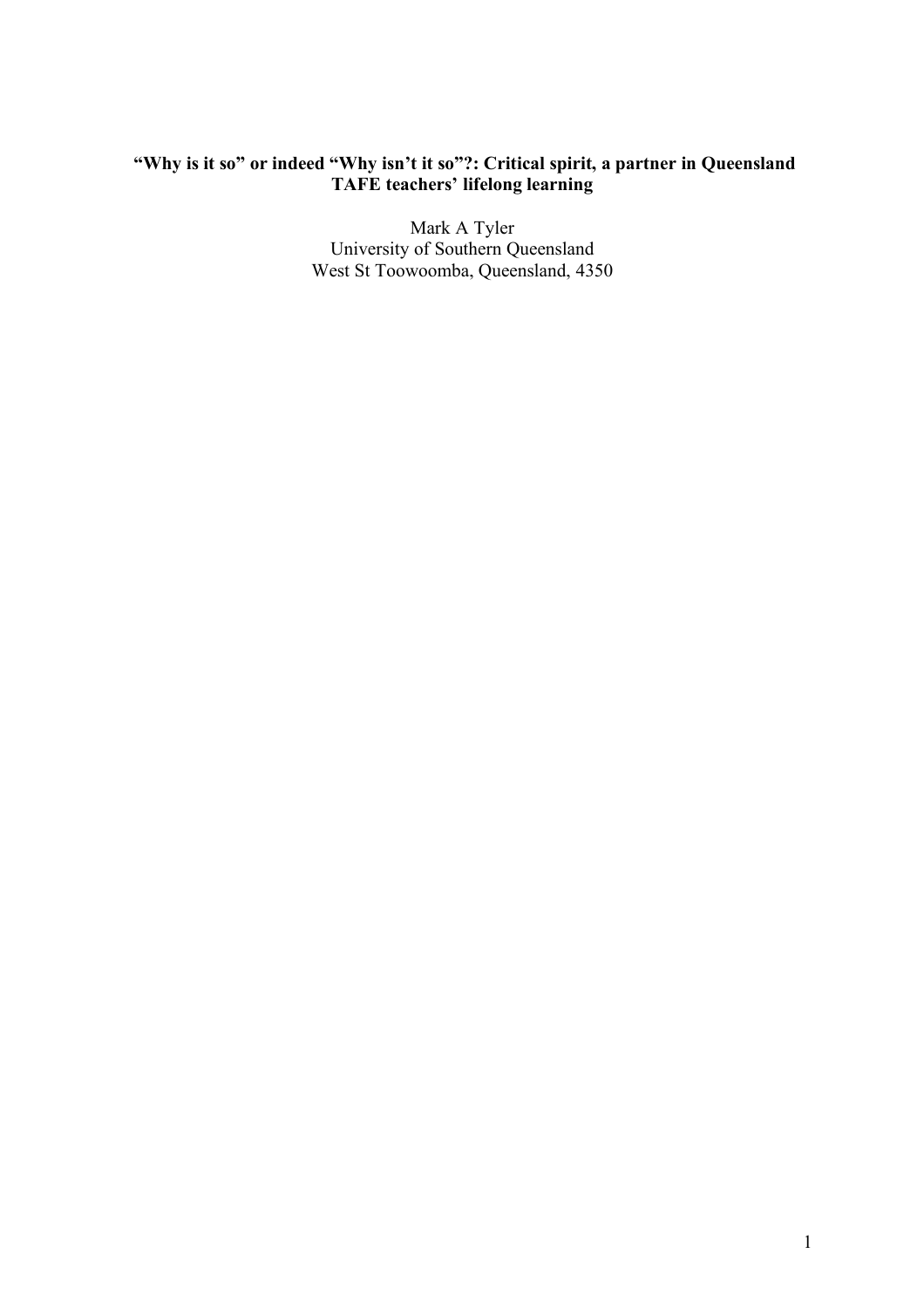# **"Why is it so" or indeed "Why isn't it so"?: Critical spirit, a partner in Queensland TAFE teachers' lifelong learning**

#### **ABSTRACT**

Critical spirit is perceived as a disposition, a tendency or an attitude that collaborates with critical thinking to prompt the asking of the question "why?" within vocational education and training environments. The paper explores the convergence of TAFE teachers' critical spirit, their work and the concept of lifelong learning.

### **INTRODUCTION**

From 1909 to 1987 Julius Sumner Miller was a lifelong learner. Noted for his eccentric presentation of science on Australian television in the 1960s and 1970s, Sumner Miller continued to ask the question "why?" In doing so, he sought to prompt his viewers to seek reasoned knowledge. It seems fair to suggest that the essence of his questioning was to prompt his viewers to think critically. However, critical thinking, a much debated form of cognition (Paul 1992), is not the central topic of this paper. Critical thinking is referred to, but only to serve as a platform to examine the nuances of critical spirit.

In this paper critical spirit is perceived as a disposition, a tendency or an attitude that collaborates with critical thinking in order to prompt, as Sumner Miller did, the asking of the question "why?" The significance of the paper lies in how it conceptualises the encapsulation of critical spirit within educational environments, and how this encapsulation contributes to an individual's schema of lifelong learning.

Analysis of this encapsulation of critical spirit is grounded in the discourses surrounding teachers within a Technical and Further Education (TAFE) context in Queensland. The idea of TAFE teachers with critical spirit is considered as those willing to ask the question "why?" They are regard as demonstrating qualities that are divergent with intellectually compliance and passivity (Oxman-Michelli, 1992). This disposition, and how the TAFE environment affects it, will be explored by examining the role of the TAFE environment in nurturing the elements of critical spirit, and by association critical thinking, and how this affects and enacts the TAFE teacher's incentive for lifelong learning. By highlighting the manner of the partnership between TAFE and its teachers, it will be argued that the essence of that partnership may be a prohibitive factor in supporting critical spirit, and by association lifelong learning, amongst TAFE teachers in Queensland.

The term "critical spirit" is located within the critical thinking literature. It is referred to as those intrinsic dispositions that motivate people to think, and in particular to think critically (Siegel, 1988). Oxman-Michelli (1992) has articulated what she believes are the important elements of critical spirit: independence of mind, open-mindedness, wholeheartedness, intellectual responsibility and respect for others. Paul (1992) has a similar perception and describes this as rational passion. Rational passion is described as that which marshals one's energy towards seeking clarity, accuracy and fair-mindedness, "a fervour for getting to the bottom of things…" (p. 282). People with critical spirit could be considered to be people who are more than likely to put energies into critical thinking, and the skill of critical thinking is best facilitated in an environment where critical spirit is fostered (Oxman-Michelli, 1992). This is an environment where compliance and passivity are of less value than curiosity, reciprocity and proactivity. It is this internal disposition, particularly that of TAFE teachers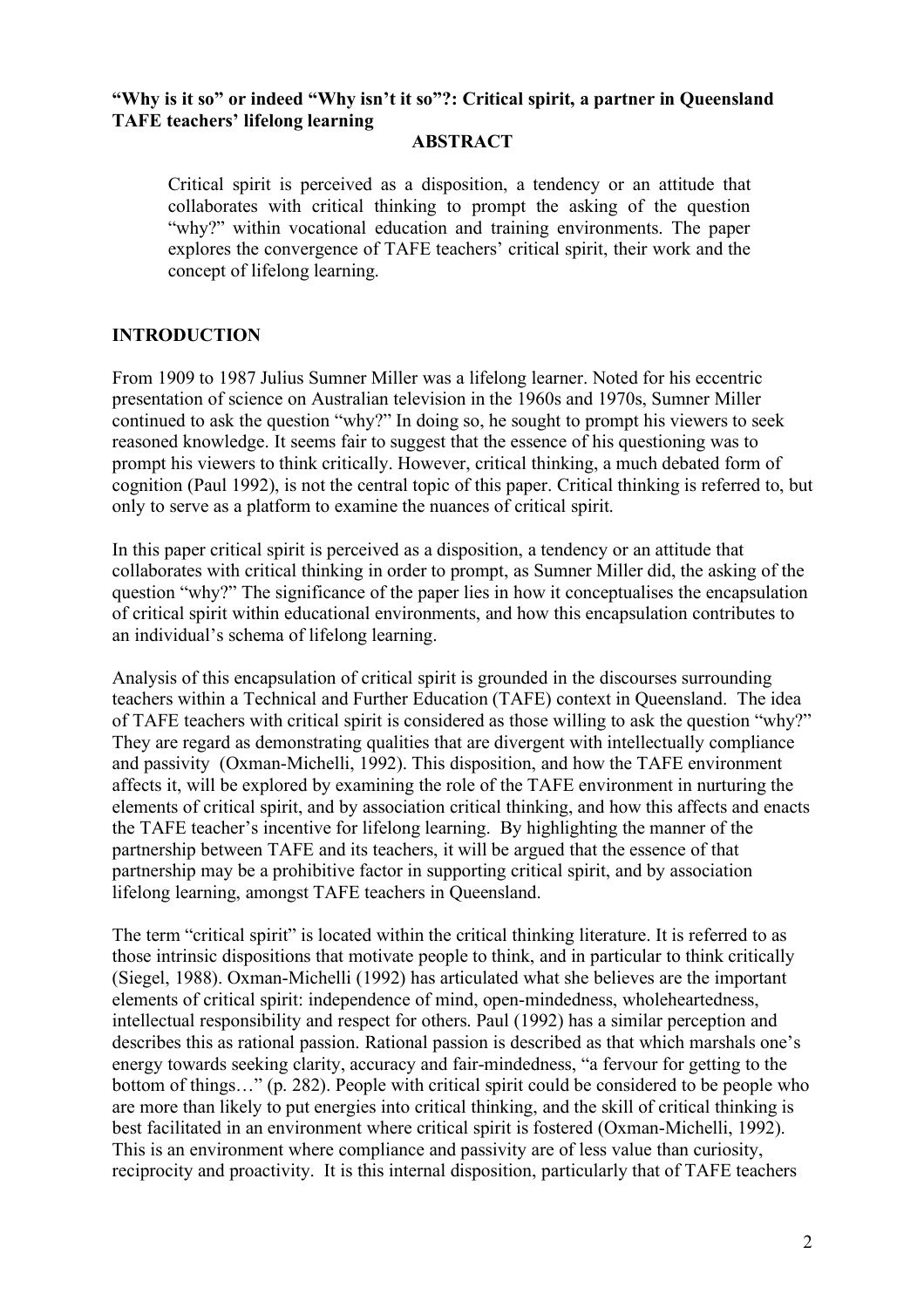and their teaching environments, TAFE institutes in Queensland Australia, that is the primary focus of this paper.

This paper's intention is to explore the convergence of TAFE teachers' critical spirit, their work and the concept of lifelong learning. Once the nuances and manifestation of critical spirit have been explored in relation to TAFE teachers, this paper turns its attention to the messy world of their work. It looks to the literature in which TAFE teachers describe their world of work and offers comment on the effects of that world on them and their professionalism. As a concluding position, the concept of lifelong learning is explored in relation to how this fits with TAFE teachers' schema of work.

# **TO CRITICAL SPIRIT VIA CRITICAL THINKING**

Simply, critical spirit relates to the internal disposition of one who thinks critically. The discussion of critical thinking to which we now turn, signposts for readers where critical spirit is situated. The irony is that readers may find that their understanding of critical thinking is still slightly out of focus. This is because there appears no definitive definition of critical thinking.

The debate as to what is and what constitutes critical thinking waxes and wains. Generally it is seen as dealing with problems through careful thinking. Positions such as McPeck (1981), Ennis (1987) and Paul (1992), who occupy different spaces on the critical thinking continuum, have been chosen as examples of the many views on critical thinking. Given the scope of this paper and its limitations regarding length, only the salient points of the authors' perspectives are explored.

McPeck (1981) carefully avoids a definition of critical thinking, citing its elusiveness as the reason. Suggesting that "the concept is overworked and under analysed" (p. 2), McPeck makes the plea that hopefully it is to "think **more** about something specific" (emphasis in original). The specific is emphasised, in that critical thinking is present in relation to some activity or subject that gives rise to being thought about in critical ways only. What critical thinking involves is "a certain scepticism or suspension of assent, towards a given statement, established norm or mode of doing things" (p. 6). McPeck sees critical thinking's scepticism as different from thinking in a contrary manner by suggesting that the scepticism is both judicious and reflective, in the sense that one demonstrates a level of deliberation that is capable of offering an alternative perspective. McPeck states that it is "…the disposition and skill to do X in such a way that E (the available evidence from a field) is suspended (or temporarily rejected) as sufficient to establish the truth or viability of P (some proposition) or action within  $X''(p. 13)$ .

Emphasised in McPeck's (1981) rendition of critical thinking is its application to the particular. In discussing the application of logic, McPeck argues that we need specialised knowledge of the field in question before we can appropriately apply logic successfully. He cites Toulmin (1958; cited in McPeck, 1981, p. 33) in his assertion that there are as many logics as there are distinguishable fields: "Therefore for the purposes of critical thinking we should consider each field of inquiry to have its own peculiar epistemology…[which suggests that there is]…no clear single or monolithic route to effective critical thinking for all" (pp. 33-34). Robert Ennis's (1987) view of critical thinking does not directly connect with specialised knowledge and it does offer a prescription of dispositions, skills and abilities; it is to his definition that we now turn.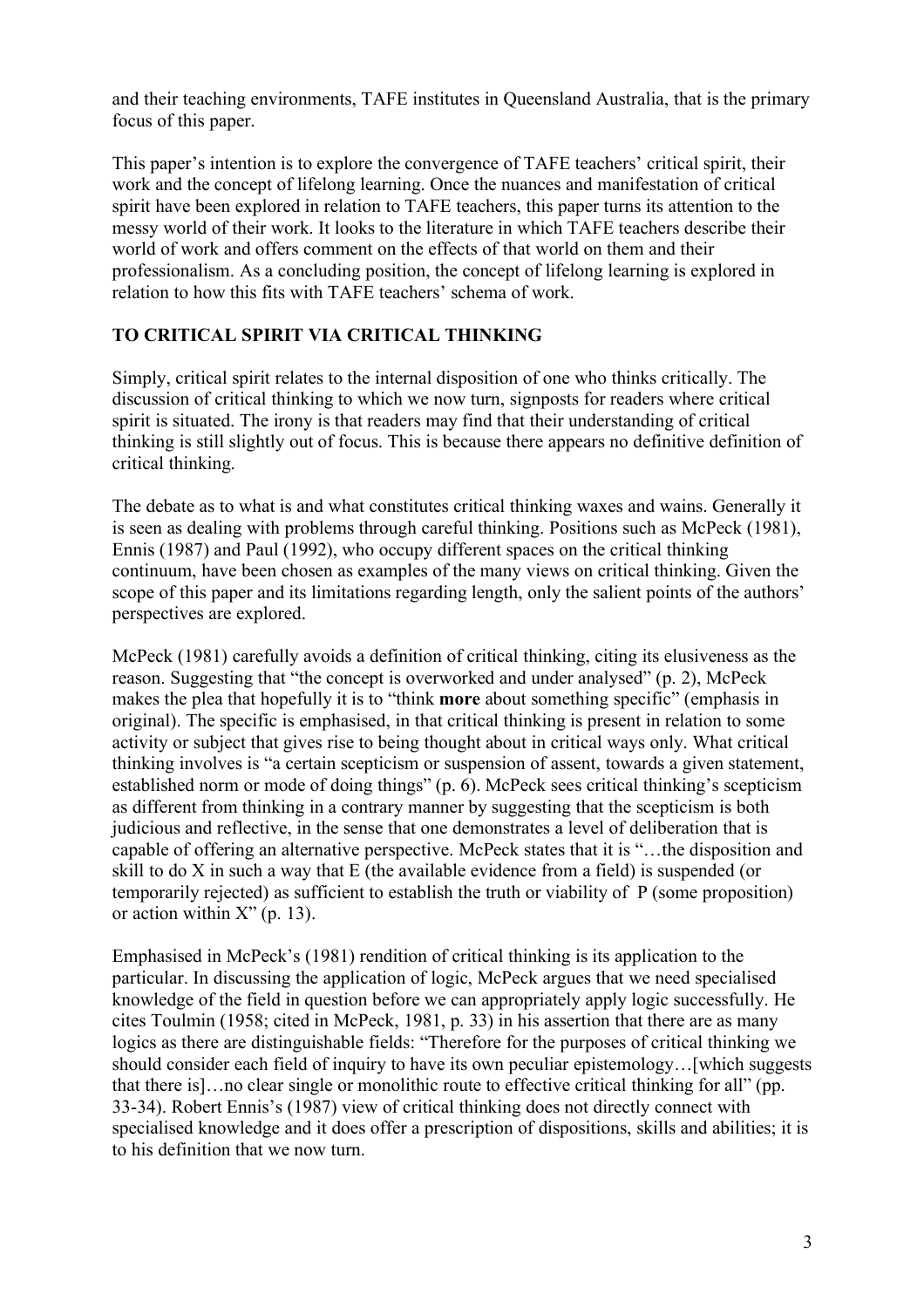From Ennis's (1987) perspective of critical thinking as both practical and reflective comes his working definition: "Critical thinking is reasonable reflective thinking that is focused on deciding what to believe or do" (p. 10). Ennis believes that critical thinking is not necessarily embedded in subject matter areas, and that its teaching can be separated from content by emphasising its thinking component. In his taxonomy of critical thinking dispositions and abilities, Ennis showcases what he believes are the significant features of critical thinking. For example:

• dispositions such as seeking reasons, being open-minded, and using one's critical thinking abilities, and

• abilities such as formulating questions, analysing arguments, inference and deduction. His belief is that his taxonomy "forms the basis for a thinking-across-the-curriculumprogram…" (Ennis, 1987, p. 25), as well as for a stand-alone critical thinking course.

Richard Paul (1992) offers contributions from the area of philosophy. He reminds us "that critical thinking is a process of thinking to a standard" (Huitt, 1998 p. 1). Paul's definition is three tiered:

Critical thinking: 1) Disciplined, self-directed thinking which exemplifies the perfections of thinking appropriate to a particular mode or domain of thinking. 2) Thinking that displays mastery of intellectual skills and abilities. 3) The art of thinking about your thinking while you are thinking in order to make your thinking better: more clear, more accurate, or more defensible. (p. 643)

What is evident in this definition is its attention to domains, skills and abilities. These elements of the definition align well with McPeck (1981) and Ennis (1987). The meta perspective of thinking about thinking for greater quality is distinctive in that it takes reflection to greater depths.

Paul (1992) believes that the types of problems to which critical thinking apply are those with "conceptual messiness" (p. 269). These are problems that cannot be solved or settled within one frame of reference. These problems have links with our values. They are "multilogical… more than one incompatible logic can be advanced for their settlement" (Paul, 1992, p.269). The art of critical thinking from the 'thinking about thinking' perspective encourages individuals to move outside their own frame of reference. Paul puts forward the position that we automatically identify and align ourselves with our own beliefs and experiences, so much so that any questioning by others to the contrary is viewed as a personal attack. Paul sees this as a default mode of thinking which is spontaneous, egocentristic and prone to irrational beliefs. Critical thinking, in what Paul calls the strong sense, enables individuals to "…explicate, understand and critique their own deepest prejudices, biases and misconceptions…to discover and contest their own egocentric and sociocentric tendencies" (p. 280). Critical thinking is both dialogical and dialectic thinking (pp. 644–645) in which the individual embarks upon seeking understanding through dialogue encompassing different frames of reference and the comparison of these different frames in fair-minded critique.

The above discussion involves two main elements of critical thinking: the application of critical thinking and associated skills, and the willingness to apply critical thinking. It is to the latter of these that is of importance to this paper, as willingness, or propensity to aligns with dispositions, and it is the disposition of critical spirit that is the central concept being explored.

McPeck (1981) and Ennis (1987) identify the willingness to apply critical thinking as a collection of dispositions which Paul (1992) calls "rational passion… a passionate drive for clarity, accuracy, and fair-mindedness, a fervour for getting to the bottom of things…an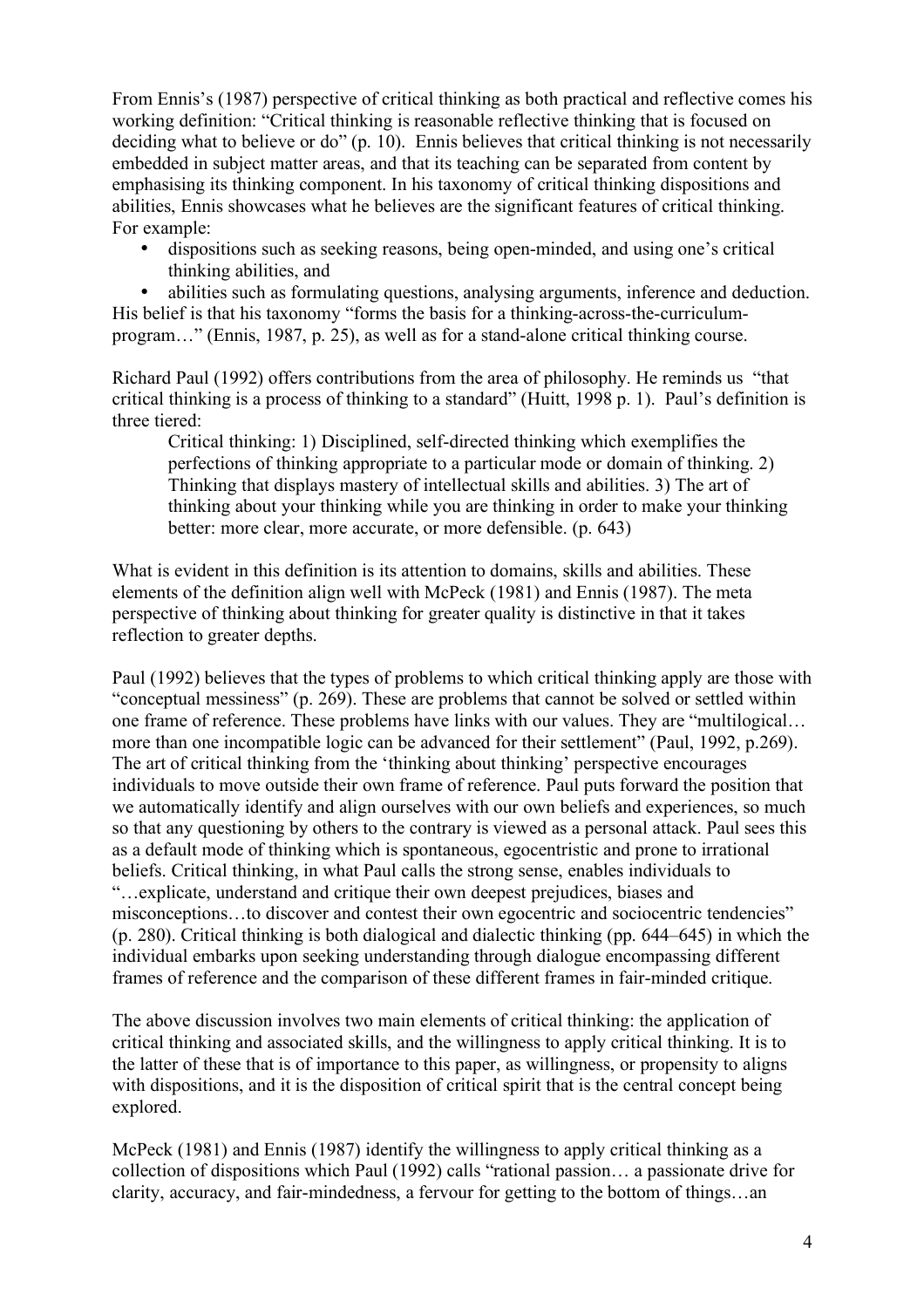intense aversion to contradiction, [and] sloppy thinking…".(p. 282). Oxman-Michelli (1992) expands this idea of dispositions within critical thinking as critical spirit.

Attitudes, tendencies and propensity align with this idea of spirit. It is not abilities or skills that are the focus, but rather the personal traits or character which motivate the person to avoid "…thoughtless intellectual compliance and passivity" (Oxman-Michelli, 1992, p. 1). Oxman-Michelli (1992) draws her concept of critical spirit from several sources, for example, Dewey (1933), Paul, (1992) and Siegel, (1988) and identifies five major elements:

Independence of mind,…sense of intellectual autonomy, self understanding…courage;

Open-mindendness,…sense of alert curiosity, attentiveness…willingness to suspend judgment:

Wholeheartedness,…enthusiasm and perseverance in pursuit of an intellectual goal; Intellectual responsibility, sense of objectivity, integrity…commitment to the process and consequences of reason, [and]

Respect for others, …empathy, readiness to listen…, (Oxman-Michelli, 1992, p. 5)

## **CRITICAL SPIRIT AND THE TAFE TEACHER**

The introduction of this paper suggested that teachers with critical spirit were willing to ask 'why' questions surrounding their work. This implies that TAFE teachers apply critical thinking and therefore are possibly replete with the disposition of critical spirit. An exploration of TAFE teacher competencies will help to explore this position. The premise behind this exploration is that if competencies can be identified which require the application of critical thinking, than critical spirit is theoretically manifest. One may have the ability to critically think, but one also needs the disposition to apply critical thinking (Oxman-Michelli, 1992).

Chappell and Melville (1995) undertook to provide a professional competence description for teachers in TAFE New South Wales. Applying a multi-method research approach, they sought contributions from over 2300 TAFE teachers. The report that resulted divided teacher practice into three professional domains; Adult Teaching and Learning; Organisational Development and Professional Practice. Under these domains competencies by way of actions, examples and performance guides were listed. The competency of Professional Practice aligns neatly with critical thinking; for example:

Undertakes a critical and developmental examination of pedagogical, practical and contextual knowledge in vocational education and training and contributes to the professional standing of teachers…

[including some identified actions such as,]

Continually reflects on and adjusts personal teaching and learning practices… Investigates novel problems of practice and uses available resources to address problem… [and]

Contributes to the development of educational theories and practices in VET. (Chappell & Melville, 1995, pp. 42-43)

The competency of Organisational Development, articulated as "Uses knowledge of organisational policies and initiatives to support and develop effective responses to organisational, industry, community and learners' needs" (p. 45), indicates that it is probable that critical thinking is applied across the above mentioned domains.

Although there is no empirical evidence provided by Chappell and Melville (1995), the above indicates that there is little reason to believe that TAFE teachers cannot critically think, and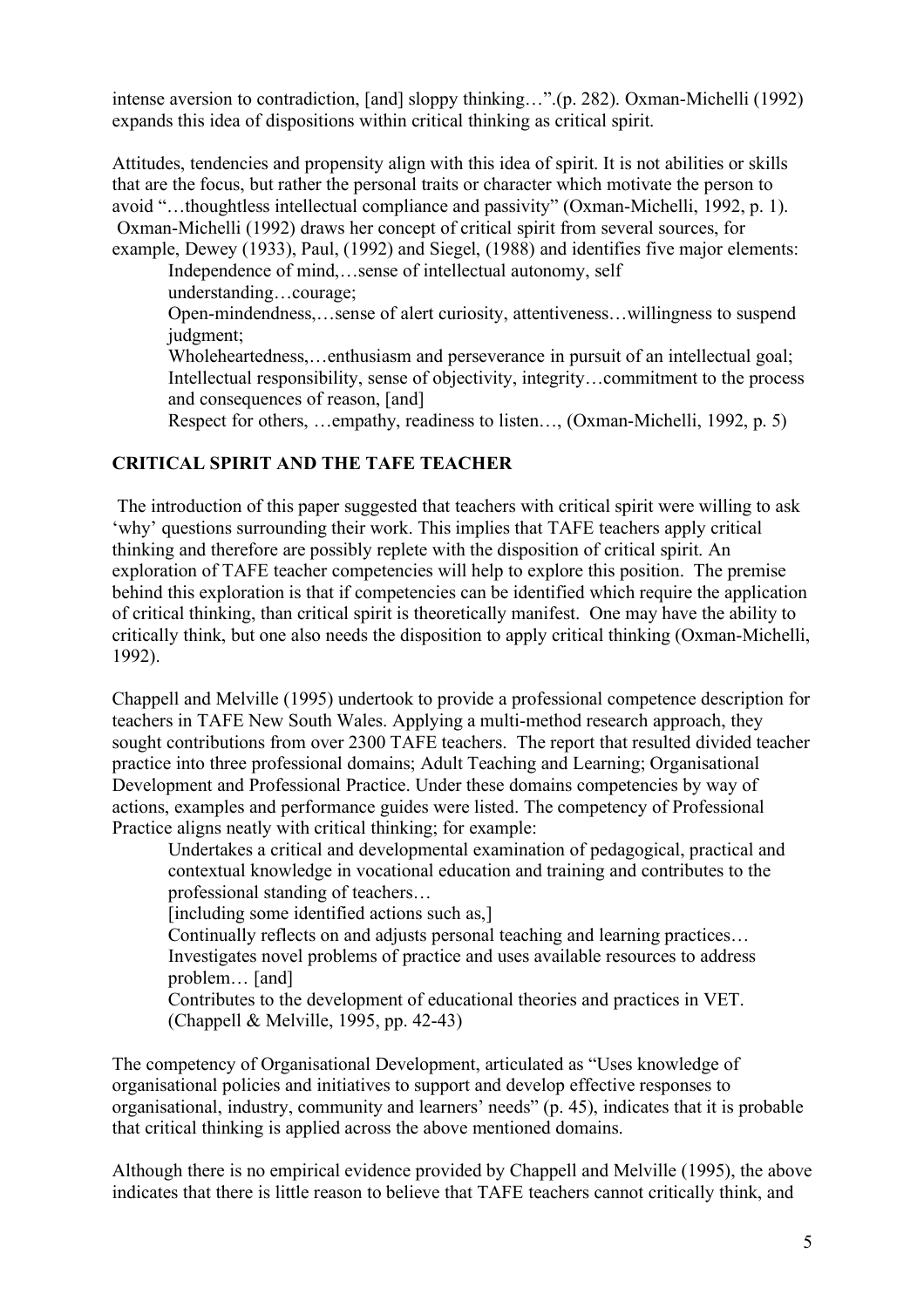that therefore is it probable that they do hold degrees of critical spirit. But what is the degree of their explicit manifestation of critical spirit in relation to the environment in which they work? The significance of the answer lies firstly in what Barnett calls the "Critical Being" (Barnett, 1997, p 61). In expanding the concept of critical thinking beyond the notion of reasoned knowledge to include the self and the world, Barnett highlights the need for individuals to be emancipated from their taken-for-granted worlds through critical thought that encapsulates the above concept of critical spirit. In this case it could be argued that the TAFE teacher would benefit both professionally and personally from applying criticality to their environment. Secondly, is the benefit that could result from the TAFE environment providing opportunities and space for the manifestation of critical spirit. In the proceeding discussion evidence of uncertainty and constant change is provided. In order to cope with this, responding with criticality, as the commercial world is endeavouring to do (Adamson, 2005; Hart, 2005)would be an appropriate response.

## **THE MILIEU**

The environment in which TAFE teachers work is the environment of new vocationalism (Grubb, 1996) or what is more commonly known in Australia as the national training reform (Kronemann, 2001). There is little doubt about the effect that new vocationalism has had on the changing nature of TAFE teachers' work and identity (Chappell, 1998, 1999). The linking of Australia's economic performance to the skill level of its workforce is a common discourse (Kempner, 2005). This discourse embraces new vocationalism's bed partner, economic rationalism. The focus on market type business practices, quality assurance, efficiency, accountability and competition has been tattooed onto the psyche of the VET sector. The inculcation of this discourse into TAFE institutes has produced its fair share of noise, some of which is highlighted below.

Kronemann (2001), who reported on nation wide survey of TAFE teachers, cited "funding cuts and constant restructuring as two of the changes that have had the most impact on their workload… [and that] these changes have had a significant negative impact on how they see their work and their professional interactions…" (p. 1). The majority (68%) of responses indicated that these changes had eroded "their ability to maintain professional standards/provide quality education" (p. 5).

Jones (1999), identified trouble with Training Packages (national, industry recognised competency-based training [CBT] curriculum). It is these that TAFE teachers have to unpack, interpret and make assessment judgments about designing their day-to-day delivery of courses. Jones believes that these judgments are influenced by TAFE teacher's professional and social contexts and that Training Packages do not take into account this complex, rich environment. Indeed, Jones (1999) emphasises the prescriptive nature of Training Packages using a CBT model as contributing to a perceived loss of autonomy by TAFE teachers over their work. In a recent review of Training Packages it was highlighted that "good teachers will continue to develop their own teaching resources" (Schofield & McDonald, 2004, p. 30). This implies some teacher control, however, the report continues with a call for more "support" (p. 30) for training package implementation and warns of possible deficits within organisational contexts necessary for their implementation.

Firestone and Pennell (1993) make the connection between teacher autonomy and teacher commitment and argue that "systemaitized forms of instruction and evaluation [such as CBT] 'deskill' their [teachers'] work" (p. 495), and are therefore counter productive to intrinsic motivation. They further suggest that these and similar forms of organisational practices, such as those that reduce teacher opportunities for collaboration, decision-making and access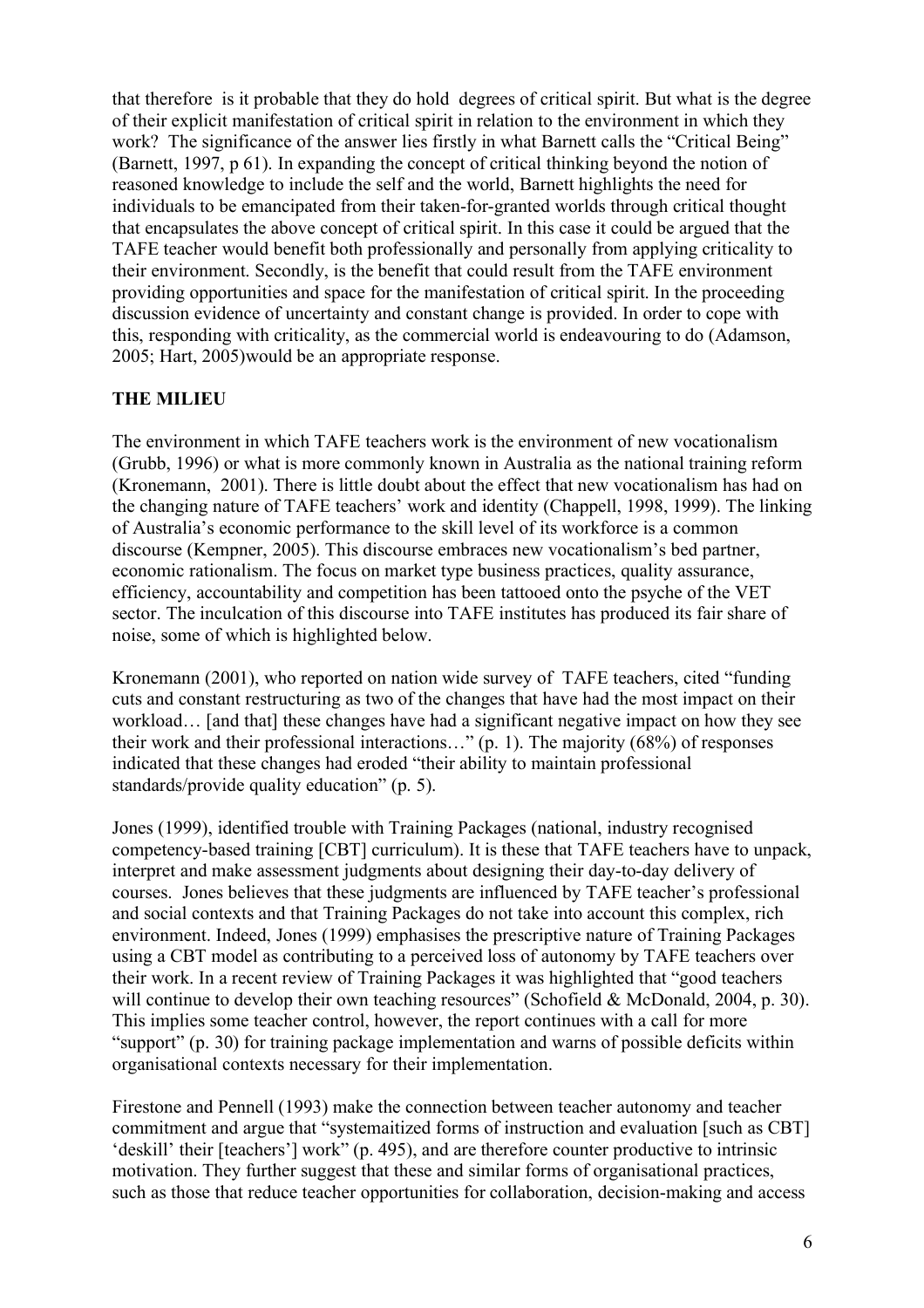to institutional resources, are the conditions of teachers' work that affect the degree and quality of their work and commitment.

Discussion on teacher burnout is also relevant to those conditions. Brewer and McMahan (2003) collected data from 133 industrial and technical educators listed in the national directory of industrial teacher educators in the United States. The authors found that the highest degree of job related stress in industrial and technical teacher educators came from their perceptions of a lack of organisational support. As high degrees of chronic stress results in burnout (Blackburn & Bently, 1993), teachers in the technical and industrial areas may well be experiencing low commitment. Teachers who are anxious and exhausted are "less likely to challenge authority when faced with rules that keep them from teaching in ways that they define effective" (Firestone & Pennell, 1993 p. 512).

Critical spirit in this world of new vocationalism appears to be under threat. This is ironic, given that there is pressure on educators to be party to the production of students and graduates who think critically (Barnett, 1997). What is argued here is that, in order to engender criticality, educators require the disposition that critical spirit articulates, and the discourse of new vocationalism and the resulting environment of VET and TAFE institutes are not helpful to its manifestation.

The preceding discussion shows that TAFE teachers are now feeling under pressure as TAFE institutes move to shape, reshape and restructure under new vocationalism. Discussion now turns to the convergence of the TAFE environment, critical spirit and TAFE teacher's lifelong learning.

# **TAFE TEACHERS, THEIR WORK AND LIFELONG LEARNING**

The primary premise that underlies lifelong learning is that learners will have implicit motivation to learn throughout their life. Day (1999) argues that teachers need to encourage the development of this disposition within students and that, in order to do this, they too need to be lifelong learners themselves. Chappell and Melville's (1995) report on TAFE teacher competencies would conclude that TAFE teachers do enact lifelong learning competencies. The challenge appears to lie in maintaining the energy and drive to remain lifelong learners. The authors discussed below suggest that new vocationalism and cost are thwarting agents acting against that energy and drive.

Gouthro (2002) emphasises that a market place driven educational agenda has narrowed the concept of lifelong learning to the point that its focus is on 'skilling up'. This is in order to become more competitive within labour markets. It has produced the concept of the educational consumer. Gouthro argues that this is "Lifelong learning that is defined by the profit oriented goals of industry, corporations, governments and policy makers…" (p. 336) as opposed to "Education that focuses on the broader goals of democratic citizenship…" (p. 334). What is interesting in the argument, and pertinent to this paper, is her position that this concept of lifelong learning does not foster critical thinking skills despite employer calls to have "employees [with] critical thinking skills" (p. 335). Gouthro states "... in vocational and professional training programmes students are usually not encouraged to develop the capacity to be truly critical" (p. 335)

Schwartz (2005) asks the question "Is lifelong learning worth the effort?" (p. 1) and concludes that from a dollar value position in Australia, the picture is bleak. A loss of return is indicated for both men and women, aged 40, taking time off work to return to postcompulsory full-time study. He also asserts that in Australia there is a smaller premium paid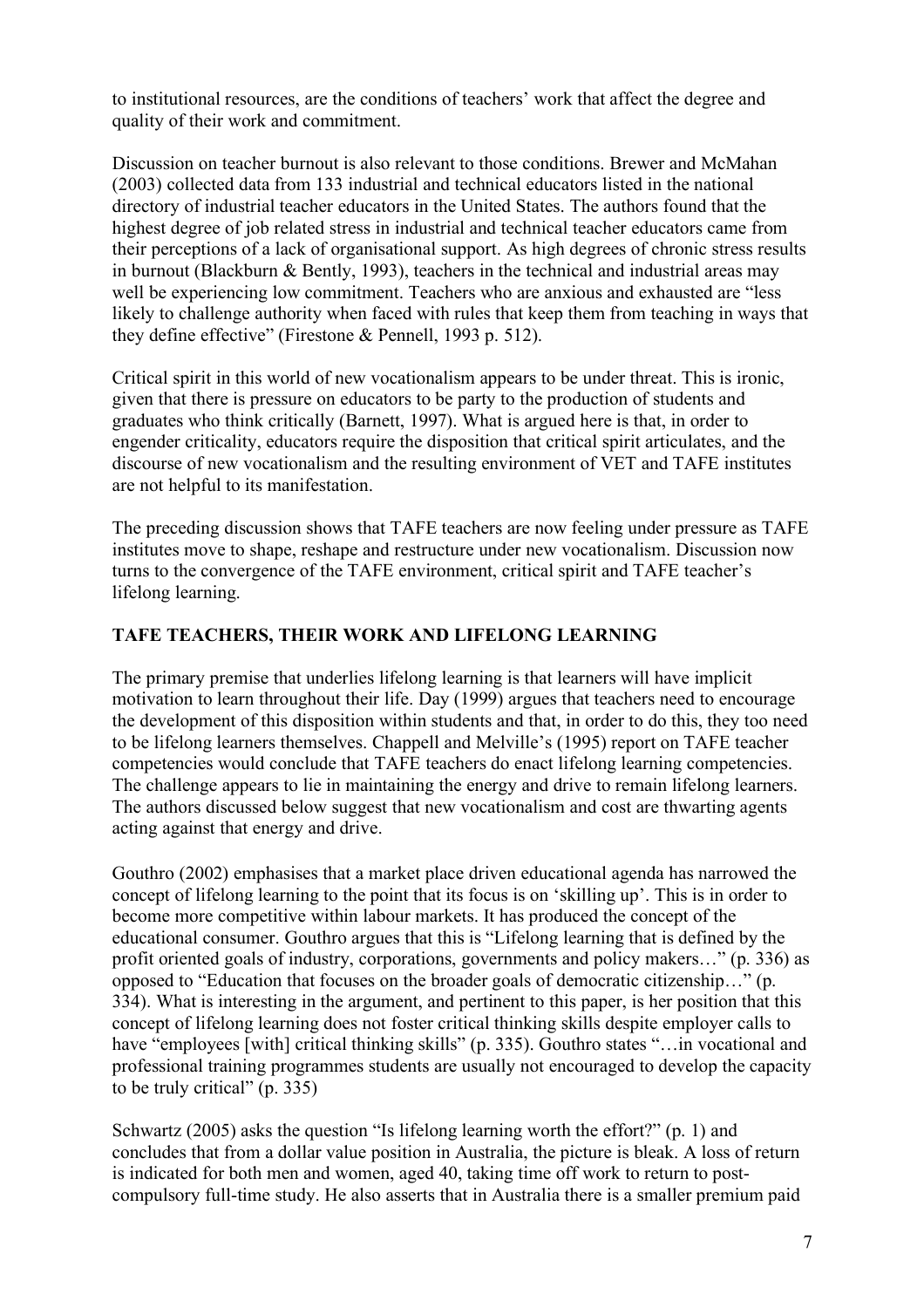for further study. Any increases obtained through promotion are offset by taxes and lost benefits. Social return, calculated as the number of tax inputs a person makes to the government because of earning higher wages as a result of study, also comes out in the red. "Part time study is only marginally rewarding" (Schwartz, 2005, p. 3). From a critical thinking and economic perspective, the climate appears somewhat cloudy for TAFE teachers wanting to continue their lifelong learning.

The above suggests that if the TAFE teacher is to embrace lifelong learning he/she should have the opportunity and capacity to exercise criticality both within the organisational context and in shaping the curriculum to develop criticality within students. Situated engagements that welcome embrace and foster critical spirit could be said to provide these teachers with the energy and drive to continue lifelong learning.

### **CONCLUSION**

The importance of critical thinking skills for teachers is almost a given (Hager & Kaye, 1990). Whether TAFE teachers choose to apply critical thinking to elements of their work could be said to relate to the degree of critical spirit that manifests implicitly through their personal schema of themselves as professionals, and their responses to their work environment. It would also be fair to suggest that those with critical spirit are lifelong learners, as critical spirit is a lifelong disposition which prompts a person to seek answers to questions, particularly the question 'why'. The TAFE teacher's critical spirit and lifelong learning appear linked and affected by the environment in which these dispositions are played out. From the lifelong learning perspective, it appears that the prescriptive nature of VET curriculum does little to develop criticality and that in fact TAFE teachers are being encouraged to leave their criticality behind as they bend to the urges of new vocationalism. TAFE, in its striving to become more business and profit focused (Chappell, 1999), might do well to explore the value of critical spirit and the incentives to its manifestation.

#### **REFERENCES**

- Adamson, W. (2005). Breaking down the barriers to exit using critical thinking. Retrieved February 4, 2006, from http://www.4hoteliers.com/4hots\_fshw.php?mwi=500
- Barnett, R. (1997). *Higher Education: A critical business*. Buckingham, UK: The Society for Research into Higher Education & Open University Press.
- Blackburn, R., & Bently, R. (1993). Faculty research productivity: Some moderators of associated stressors. *Research in Higher Education, 34*, 725-745.
- Brewer, E., & McMahan, J. (2003). Job stress and burnout among industrial and technical teacher educators. *Journal of Vocational Education Research, 28*(2), 125-140.
- Chappell, C. (1998). Teachers' identities in new times [Electronic Version]. Retrieved December 8, 2005 from http://www.aare.edu.au/98pap/cha98382.htm.
- Chappell, C. (1999). Issues of teacher identity in a restructuring VET system. *RCVET Working Paper 99.31* Retrieved October 12, 2005, from http://www.uts.edu.au/frac/edu/rcvet/working%20papers/9931Chap.pdf
- Chappell, C., & Melville, B. (1995). *Professional competence and the initial and continuing education of NSW TAFE Teachers*. Sydney, NSW: University of Technology, Sydney.
- Day, C. (1999). *Developing teachers: The challenges of lifelong learning*. Philadelphia, PA: Falmer Press.
- Dewey, J. (1933). *How we think: A restatement of the relation of reflective thinking to the educative process.* Lexington, MA: D. C. Heath.